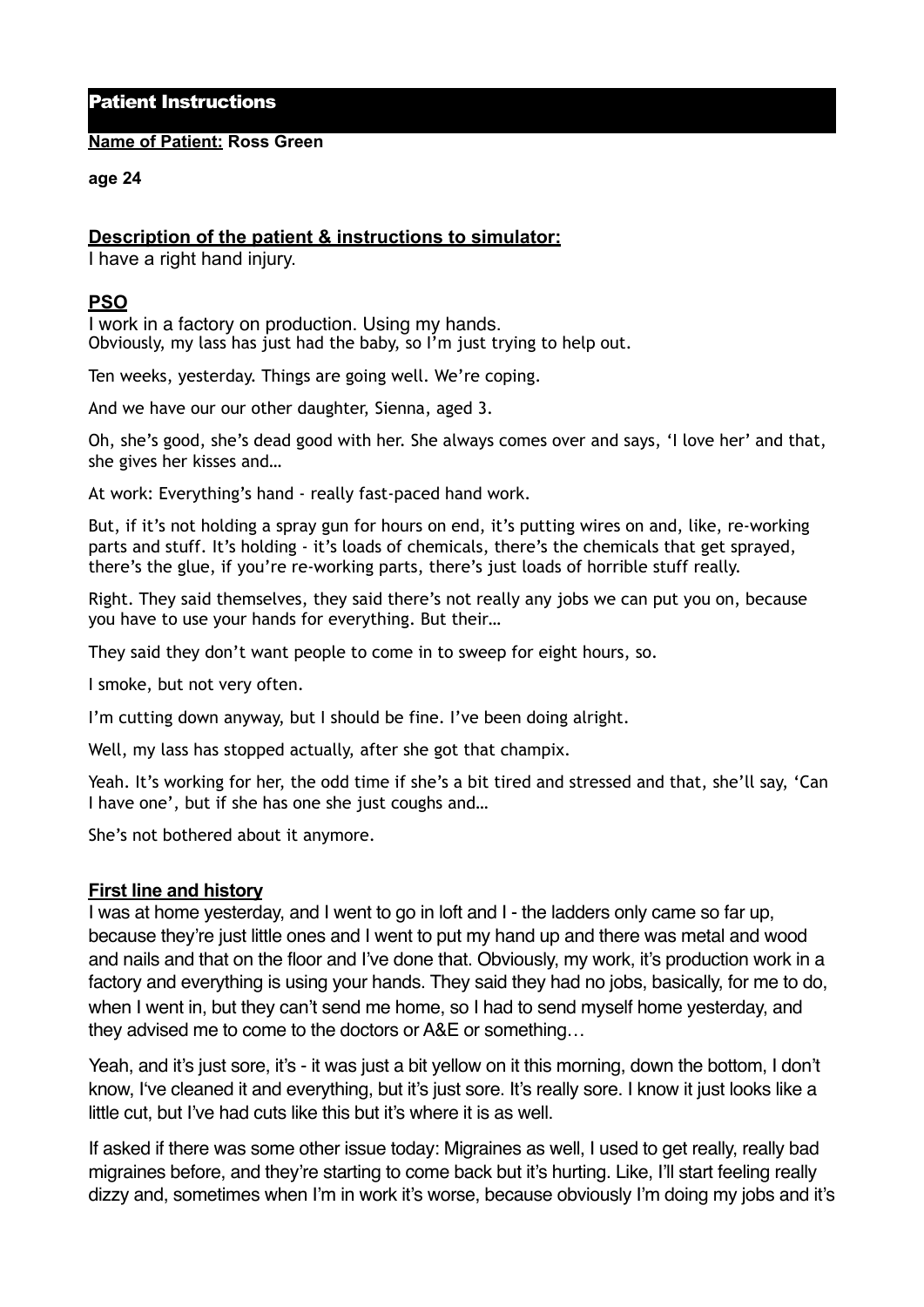really fast-paced and I can just - it's more in the back of my head, now. In the back section there, it's just a really, really bad throbbing in the head and it's the last couple of weeks where it's gotten really bad.

If asked which was the priority issue: Well, the hand, because I was at work today, but my head as well. They always used to be closer to the front and that, it's just at the back, but it's just a really bad throbbing pain.

Regarding the headaches: Yeah, they come - sometimes it'll be over the space of an hour, every couple of minutes I'll get really bad, a few throbbing pains, but it's just...

Well, it was years ago. I got treat - I got told to go to the, do you know the children's thingy at Sunderland hospital?

Because I was obviously, I was that young then.

I was like younger, yeah. They just - I had MRI scans and EEG scans and that; they said there was nothing there, but they were going to put me on some anti-psychiatric ones to, like, counteract the headaches or something, because I was getting them really bad, before, but…

Perhaps a little hot but nothing else that might suggest infection elsewhere apart from the headache.

If asked specifically: No, I haven't had any tetanus jabs in a long while.

Well, the nurse at work, like, cleaned it and she wrapped it up and that, and she was saying herself that it's not like a proper - basically like a fatal thing but it's just took a few layers of skin off.

But, obviously with the job being the job it is, there's not really much that I can do.

(If the doctor goes into more detail about the headaches: No it's just been the last couple of weeks really. Mostly at the back of my head. Especially when I'm tired. The baby has been disturbing my sleep. I'm keen not to take too many painkillers unless you think it's a good idea.)

**Ideas –** I can't work until this cut on my hand gets better.

After discussion about how long it might take to get better: The nurse there (at work) - I was saying, I said, 'I don't know what to do, shall I go to A&E or the doctors' or something and she just kept saying she was in casualty for years and years and that it would heal in about two days. Two or three days it should heal in.

**Concerns –** I don't know, just advice, I've never.

Yeah, I've never really had a cut that's sore like that, it's just with it being on my hand and…

**Expectations –** I don't know, but they advised me to call the doctors or something - or A&E to…

If asked what else the doctor could do for you: I don't know, I don't know.

After further discussion: I don't know what to do with work, they're awkward, I don't know what they want me to do. They advised me to go to the doctors, but they can't send you home themselves, but then I went in yesterday and they said that there's no jobs you can